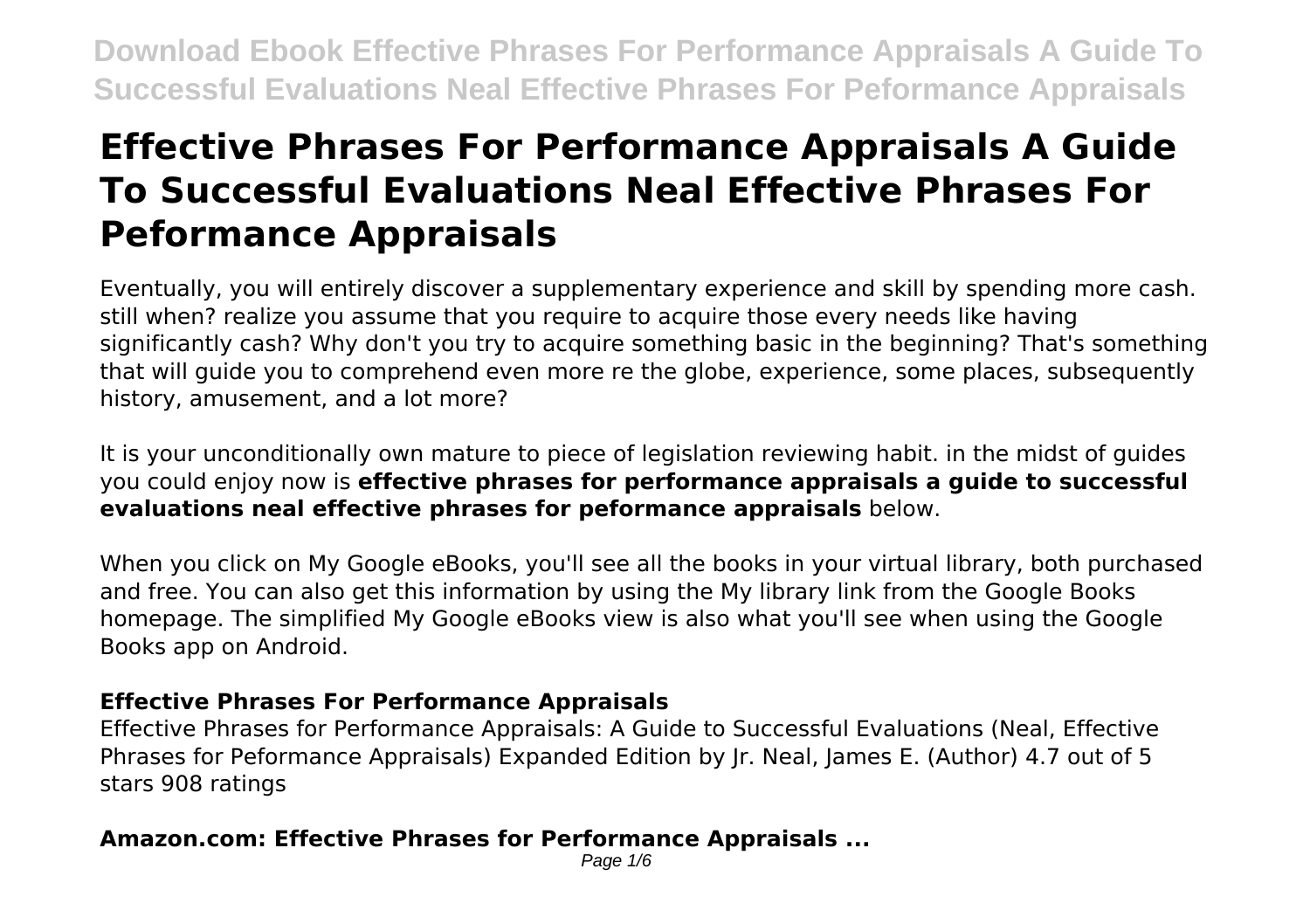Effective Phrases for Performance Appraisals: A Guide to Successful Evaluations by James E Neal Jr, Other Format | Barnes & Noble®. For over fourty years, this widely acclaimed publication has set the standard for appraising employee performance. Now in its thirteenth edition, the book. Our Stores Are OpenBook AnnexMembershipEducatorsGift CardsStores & EventsHelp.

### **Effective Phrases for Performance Appraisals: A Guide to ...**

1) Always on time (or even early) for meetings and conferences. 2) Prompt and on time for the start of each workday. 3) Respects others by arriving at work and at meetings on time. 4) Adheres to the schedule whenever possible. 5) Never been a no call, no show employee.

### **Performance Appraisal Phrases: 200 Helpful Phrases For ...**

Positive phrases: • Timothy is always willing to take responsibility for his team's actions and work results. • Marta understands the importance of deadlines and always performs her tasks in time. • Greg is capable of recognizing his mistakes and is never afraid to face the consequences.

### **Performance Appraisal Phrases - 4500+ Performance review ...**

Effective Phrases for Performance Appraisals: A Guide to Successful Evaluations (Neal, Effective Phrases for Peformance Appraisals)

### **(PDF) Effective Phrases for Performance Appraisals: A ...**

Effective Phrases For Performance Appraisals. Presents lists of adjectives and phrases describing an employee's accuracy, development, goals and objectives, interpersonal skills, judgement, problem solving, supervisory skills, time management, and writing ability.

### **Effective Phrases For Performance Appraisals**

Here are some phrases that may help you recognize your employee's achievements as during their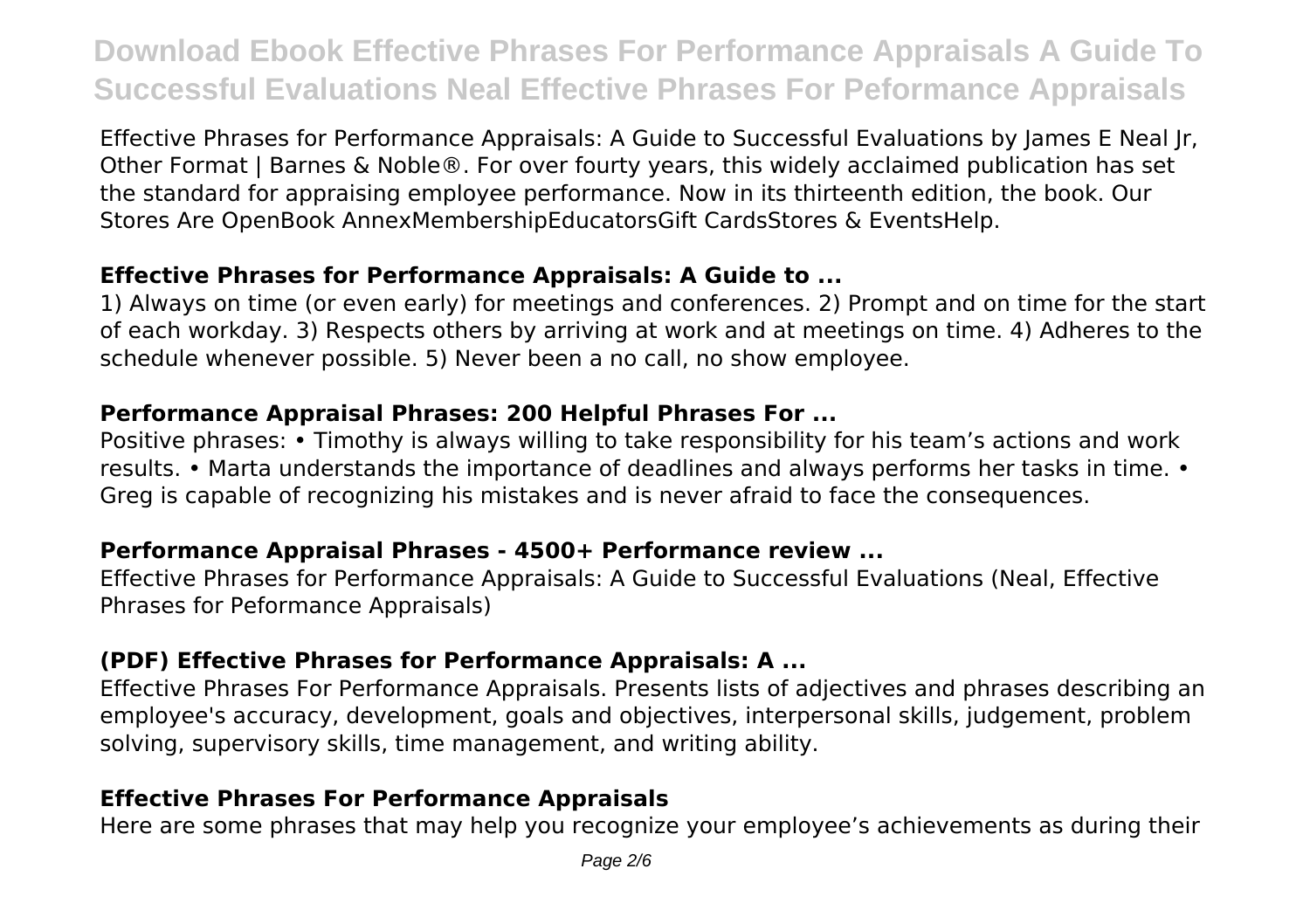performance reviews: "Sets well thought-out goals and continuously strives to achieve them". "Improved xx by xx%". "Made an effective system to streamline xx work processes by doing xx". 8. Cooperation.

### **33 Performance Review Examples and Sample Phrases | Indeed.com**

Performance Review Phrases Examples about Administration. Whether you have a proper team or a one-person department whose job description entails looking after the administrative tasks, use the following phrases to evaluate their performance: Continuously examines administrative effectiveness and seeks better procedures such as [tasks]

### **100 Useful Performance Review Phrases - TINYpulse**

In each category, there are phrases for both positive and negative comments. The positive performance review phrases are for employees who meet or exceed expectations while the negative performance evaluation phrases are for employees who need improvement or who are giving an unsatisfactory performance. These phrases can also be used for self evaluations, simply change the sentence to first hand. Attendance and Punctuality Positive Performance Review Phrases. Kelly is very prompt at the ...

# **240+ Performance Evaluation Phrases – Sample Performance ...**

2000+ Performance Review Phrases: The Complete List [Performance Feedback Examples] Collaboration and Cooperation Part 1. Commitment and Professionalism Part 2. Attendance and Punctuality Part 3. Productivity and Quality of Work Part 4. Adaptability Part 5. Communication and Interpersonal Skills Part 6.

# **2000+ Performance Review Phrases: The Complete List ...**

Format: Plastic Comb Verified Purchase. "Effective Phrases for Performance Appraisals" is the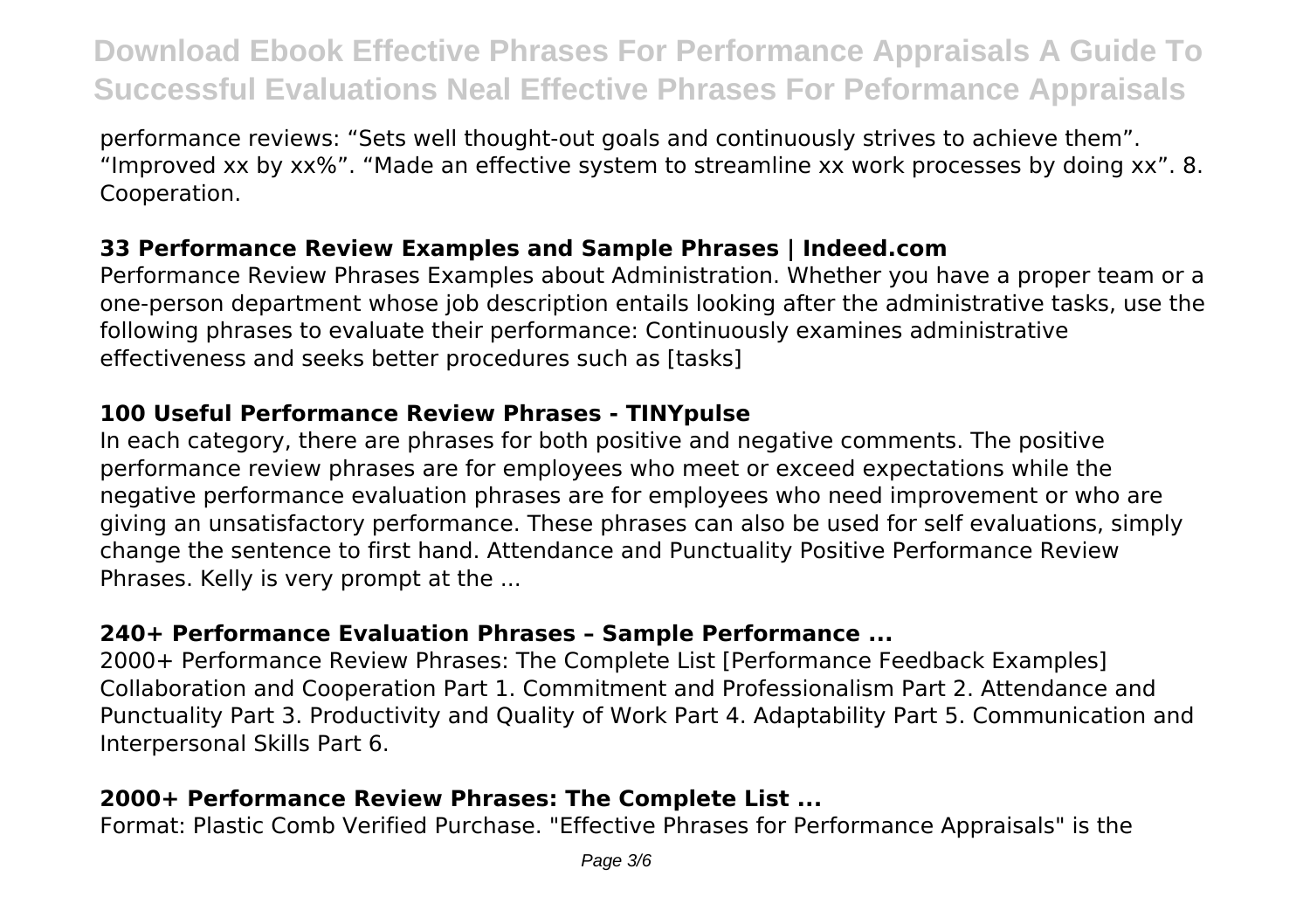equivalent of a "Roget's Thesaurus" for supervisors and managers who have to evaluate employee performance on a regular basis. It organizes effective phrases under headings such as 'Communicative Skills" and "Leadership".

### **Effective Phrases for Performance Appraisals: A Guide to ...**

As you appraise an employee's performance, you can pack a powerful punch if you use certain key words. Here are the most effective words you can use in a variety of job performance appraisal categories: Quality and quantity of work: accuracy, thoroughness, productivity, and goal attainment. Communication and interpersonal skills: teamwork, cooperation, listening, persuasion, and empathy.

# **Performance Appraisals & Phrases For Dummies Cheat Sheet**

Heres a comprehensive list of example phrases, comments, and constructive feedback examples as ideas and inspiration for your next performance review , performance self appraisal, 360 peer review, or just offering continuous feedback as part of employee performance and development.

# **94 Example Performance Review Phrases and Comments for ...**

Positive phrases for performance reviews. Is constantly coming up with innovative approaches to reduce time required for completion of (list of tasks) Consistently learns new skills and uses them to improve performance and provide suggestions for betterment of (list of tasks) Champion problem solver. Can be relied on when projects have a hard deadline

# **450+ handy performance review phrases sorted by functions**

Attendance Exceeds Expectations Meets Expectations Below Expectations. Consistently arrives to work early Arrives to work on time Takes longer breaks than appropriate Good attendance Attendance satisfactory Arrives late at least one day a month Has rarely missed work due to illness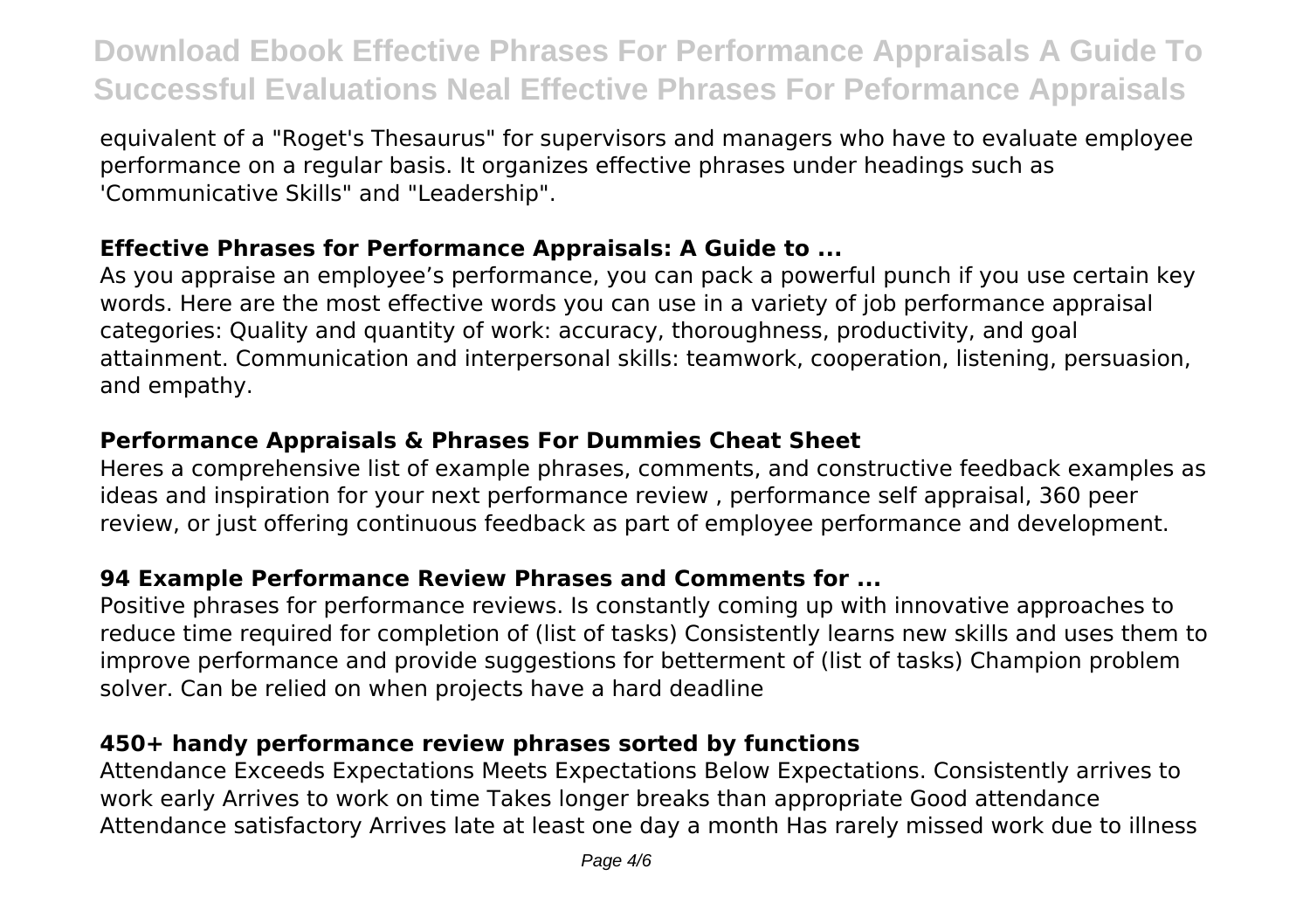Only misses work due to verified illness Has missed work without prior notification 10 times this year Arrives at least 15 minutes early every day Leaves home early on inclement days to arrive on time ...

### **Perfect Phrases for Performance Appraisals**

100 Performance Review Example Phrases The examples listed here are designed to spark some ideas and get you thinking about how to approach performance reviews for your team members. The phrases are organized by the different skills, attributes and aspects of performance that are commonly covered in reviews.

### **100 Useful Performance Review Example Phrases**

Does not establish concrete personal performance standards. Does not take the effort or initiative to test personal or team limits. Is unable to formulate clear, achievable, and measurable personal and team performance goals and objectives. Seldom reviews past performance to learn from mistakes of yesterday.

### **Amazing Examples of Performance Appraisal Phrases - Take ...**

Attitude and demeanor. It's beneficial to have a positive attitude in the workplace. In regards to the way your team members conduct themselves, you can use phrases like these in your performance evaluation: Maintained a positive attitude and demeanor despite unforeseen problems.

# **23 Performance Evaluation Phrases to Use in a Review ...**

Introduction. Performance appraisal is a required process in healthcare organizations to ensure that the quality of care is met. This process uses methods to provide employees with the information necessary to determine whether they are meeting expectations or can do better to improve their performance (Huber, 2006).Some of the purposes of nurse appraisal include the following: